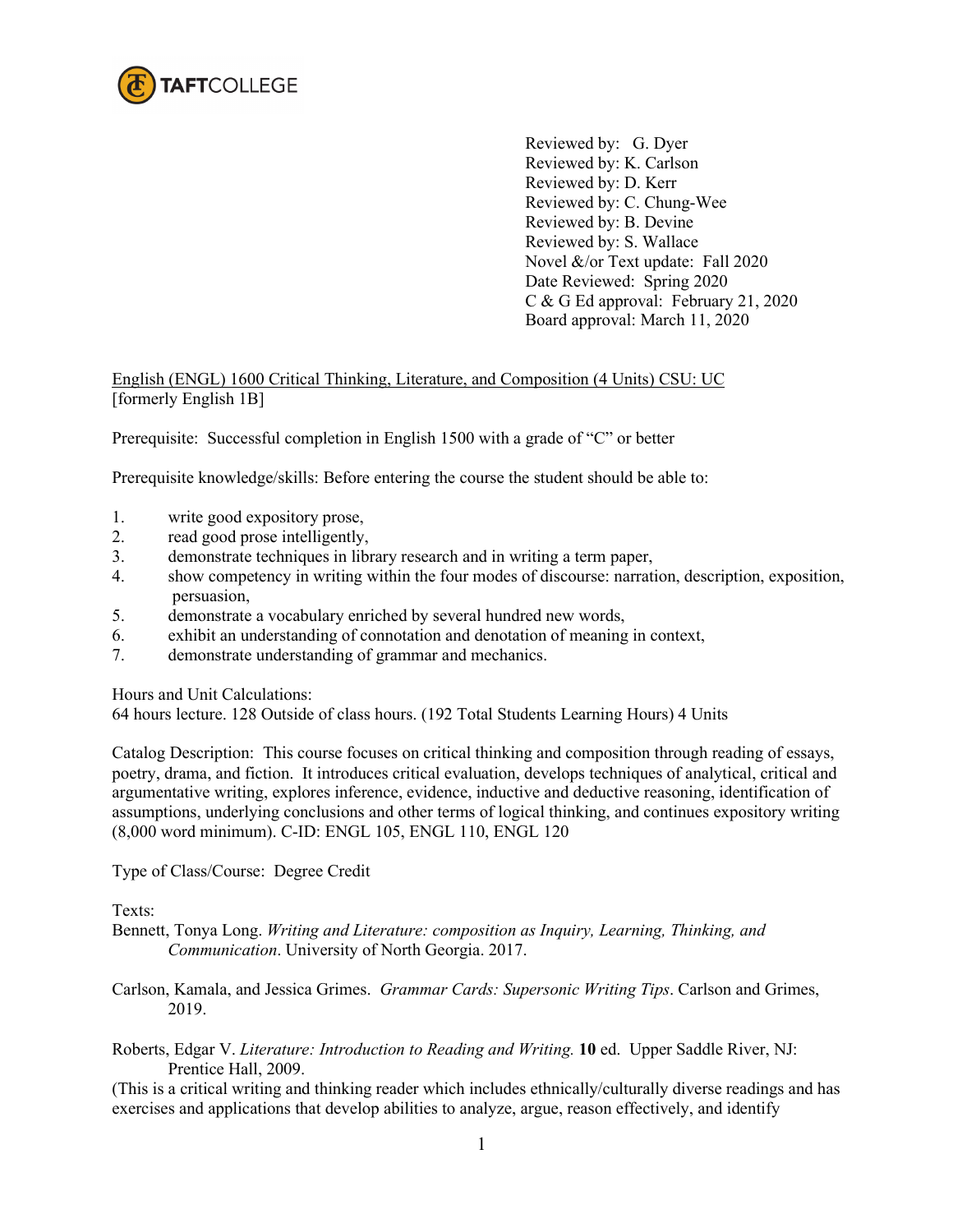

assumptions on which conclusions depend.)

- Guerin, Wilfred, Earle Labor, Lee Morgan, Jeanne Reesman, and John Willingham. *Handbook of Critical Approaches to Literature.* 6<sup>th</sup> Ed. New York: Oxford University Press, 2010.
- Paul, Richard, and Linda Elder. *The Thinker's Guide to Fallacies: The Art of Mental Trickery and Manipulation.* Tomales, CA: Foundation for Critical Thinking, 2012.

*The Thinker's Guide to Fallacies*: <https://thebestschools.org/magazine/15-logical-fallacies-know/>

Additional Required Materials: At least one literary text from the following list:

Kesey, Ken. *One Flew over the Cuckoo's Nest.* New York: Signet, 1963.

Shakespeare, William. *Hamlet.* New York: Washington Square Press, 1992.

---. Much Ado about Nothing. Open Source Shakespeare, 2019.

Shelley, Mary. *Frankenstein.* New York: Bantam Classics, 2003

Twain, Mark. *Huckleberry Finn.* Bedford, MA: St. Martin's, 2007.

Voltaire. *Candide.* Penguin Classics, 2005.

Walker, Alice. *The Color Purple.* Orlando, FL: Houghton Mifflin, 1982.

*The Color Purple:* <https://s3.amazonaws.com/scschoolfiles/112/the-color-purple-alice-walker.pdf>

Course Objectives:

By the end of the course, successful students will be able to:

- 1. demonstrate critical thinking skills
	- a. Use inductive reasoning to support a thesis with cogent textual analysis
	- b. Identify and avoid logical fallacies
- 2. read analytically so that they can:
	- a. evaluate college-level material from a variety of sources,
	- b. analyze critically and interpret and explain connotations, denotations, implications
	- c. identify the major literary genres,
	- d. identify, interpret, and evaluate components of literary content such as themes, figurative language, symbolism, characterization, and narrative,
	- e. identify and evaluate components of literary form, such as structures of narrative, poetic forms, use of dialog, and set directions,
	- f. contrast interpretations of the same literary text through different critical lenses or from different critical approaches,
	- g. find, evaluate and use outside sources including professional criticism to develop their own writing, and
- 3. write essays in which they:
	- a. use a clear thesis, good organization, and logical support,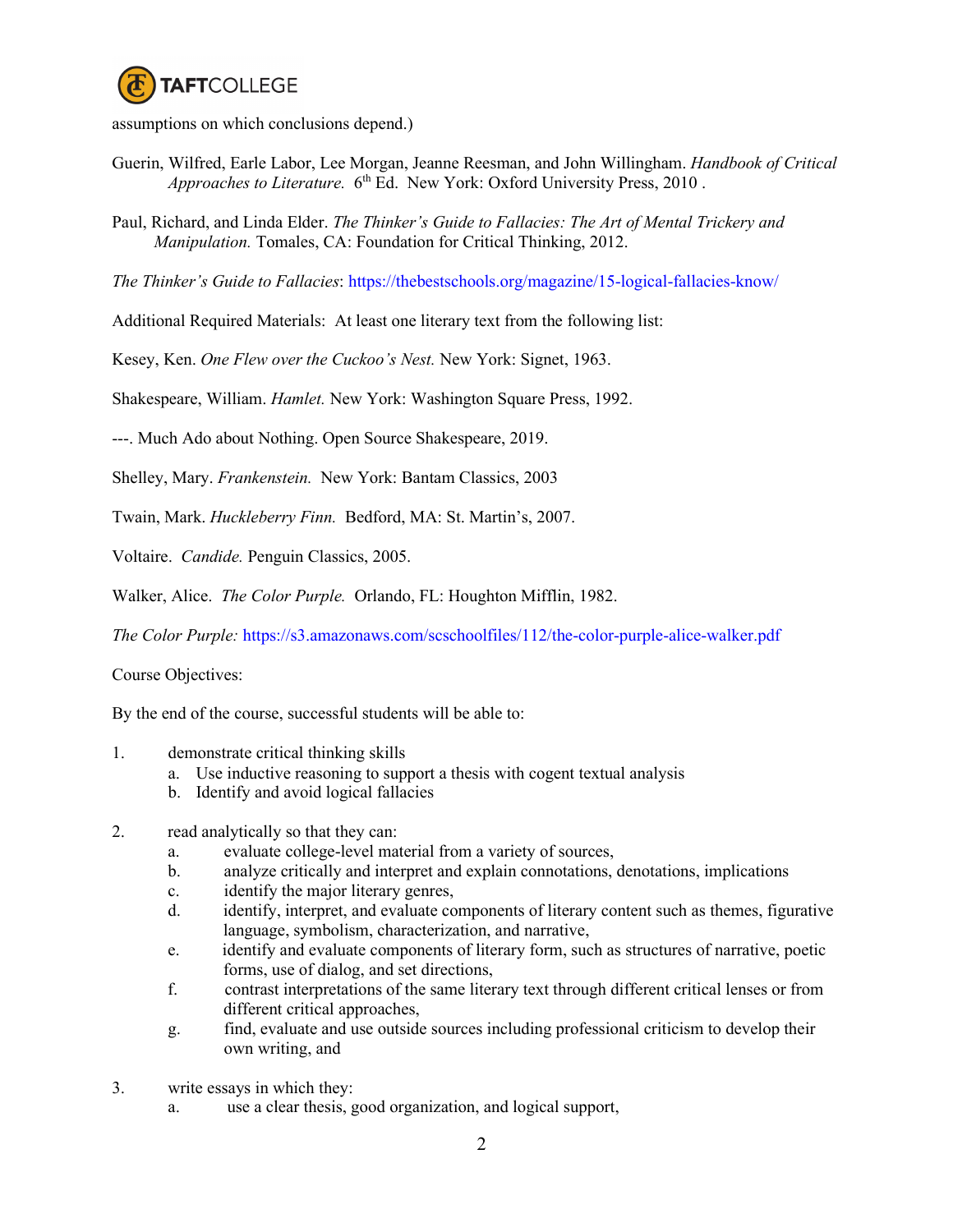

- b. develop an argument using persuasion, deductive and inductive reasoning, draw inferences, and make conclusions,
- c. use developing and supporting details, examples, data and evidence, and substantiate their interpretations with specific evidence from text,
- d. analyze, comment on, and relate evidence to claims,
- e. use outside sources, carefully researched and correctly documented,
- f. improve and correct logic, style and mechanics of their writing, and
- g. revise content after considering instructor's and peers' written comments.

Course Scope and Content:

- Unit I Critical Thinking
	- a. Inductive reasoning
	- b. Interpretation
	- c. Formal Analysis
	- d. Evidence
	- e. Logical fallacies

## Unit II Literature

- a. Interpret and analyze literature from multiple genres and from diverse cultures and time periods.
- b. Use primary and secondary sources to identify text's historical and cultural context.
- c. Respond to scholarly criticism of primary texts.
- d. Apply critical approaches such as feminism, formalism, deconstructionism, structuralism, or others to literary texts.

## Unit III Writing

- a. Write about the four genres using the elements of fiction
- b. Analyze pieces of literature using interpretation, analysis, comparison contrast, synthesis, causes and results, and evaluation.
- c. Use criticism in writing
- d. Summarize pieces of literature and criticism

## Assignments:

- 1. Critical Thinking: All assignments fulfill the critical thinking focus.
- 2. Reading: See Course Content
- 3. Writing: 8,000 to 10,000 words
	- a. precis
	- b. of fallacies associated with inductive and deductive reasoning
	- c. argumentative essays
	- d. analysis of literature in various genres
	- e. A research paper
- 4. Oral: In two presentations students will:
	- a. show understanding of secondary sources and ability to synthesize secondary materials and present them to classmates coherently, and
	- b. work with a panel/group of other students to critically evaluate a current work of literature.

## Methods of Evaluation:

Students will be evaluated on critical thinking, writing and reading as demonstrated in class (group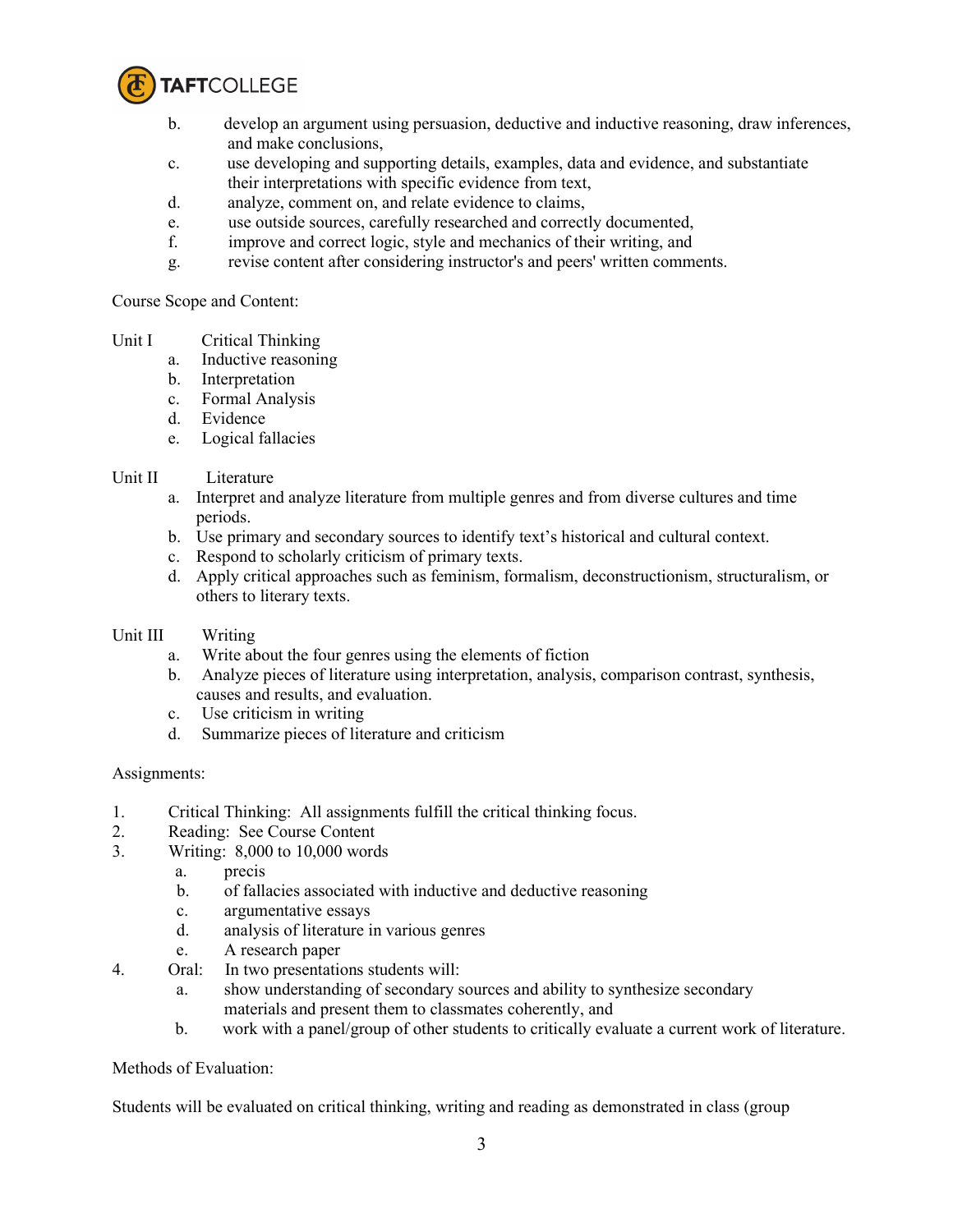

discussions, oral presentations, in-class writings and quizzes) in essay assignments in a variety of formats including expository, persuasive, comparison/contrast, and analytical, and on a  $10$ -page research paper. The primary method of evaluation will be through writing assignments graded on critical reasoning, observational skills, logic, sufficient and sound supporting argumentation based on knowledge of deductive and inductive reasoning and the formal and informal fallacies associated with them. Students must show continued progressive improvement in developing writing skills. Word total is 8,000 to 10,000.

Methods of Instruction:

- 1. Close critical reading of assigned and self-selected literature<br>2. Lectures on critical thinking, backgrounds of works studied.
- 2. Lectures on critical thinking, backgrounds of works studied, use of language and rhetoric
- 3. Class and small group discussions of critical thinking in literature; of ideas for essays; of writing assignments
- 4. Group and individual panels and presentations
- 5. Writing and rewriting of essays (short themes, research papers, and longer critical analyses of work read; word total 8,000 to 10,000) under close supervision of instructor. Participation in teacher and group feedback at all stages of writing process, from conception, theme statement, presenting of evidence, and peer readings and responses
- 6. Films and records

Methods to Achieve Critical Thinking:

- 1. formulate and express judgments based on ideas from readings, discussion and personal experience
- 2. explain and support theses with relevant information
- 3. evaluate and re-evaluate soundness of judgments based on information and on other points of view

| TOP Code:                  | 150100: English                   |
|----------------------------|-----------------------------------|
| <b>SAM Priority Code:</b>  | E: Non-Occupational               |
| <b>Distance Education:</b> | Online; Offline                   |
| Funding Agency:            | Y: Not Applicable(funds not used) |
| Program Status:            | 1: Program Applicable             |
| Noncredit Category:        | Y: Not Applicable, Credit Course  |
| Special Class Status:      | N: Course is not a special class  |

Supplemental Data: